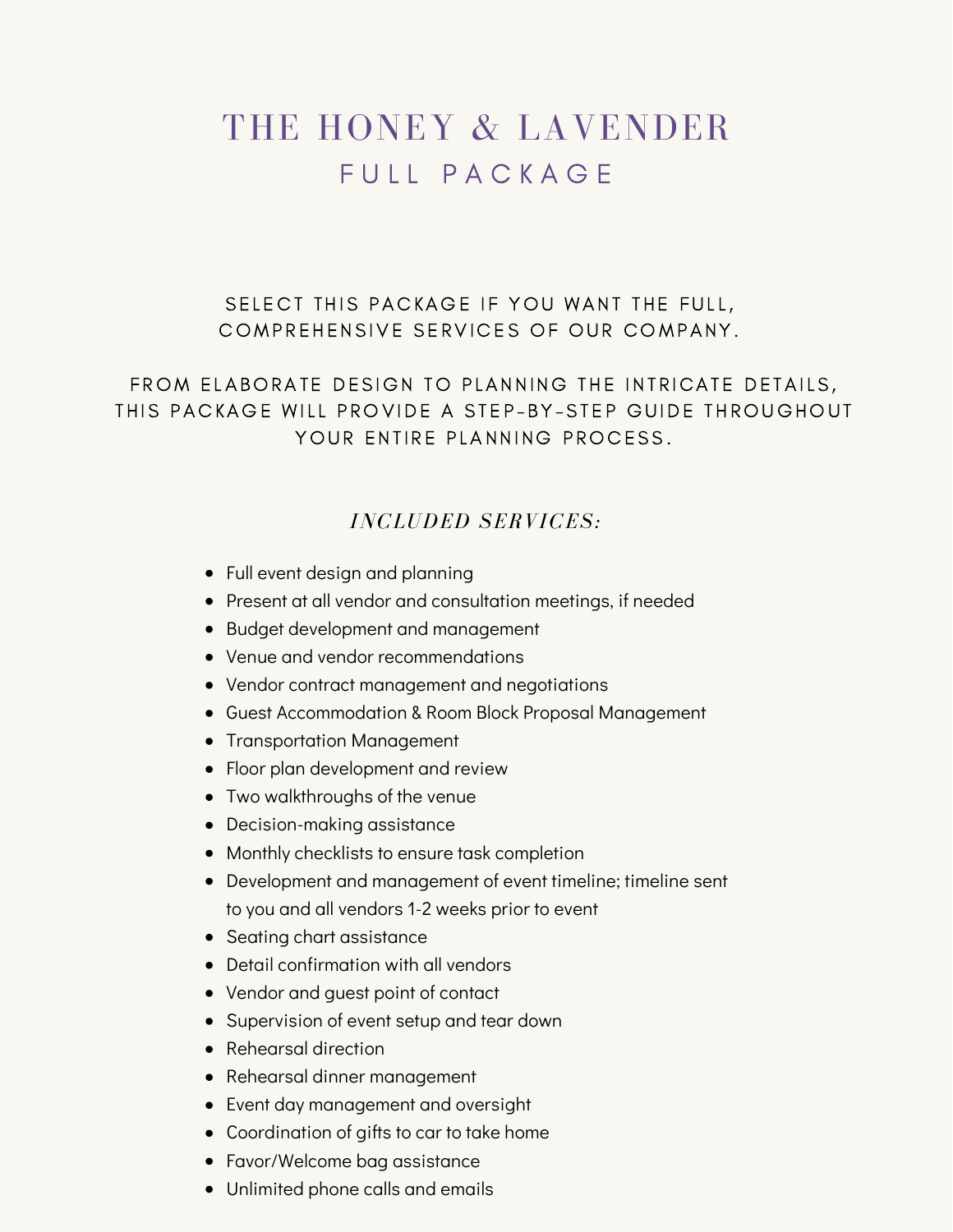# THE LAVENDER P A R T I A L P A C K A G F

SELECT THIS PACKAGE IF YOU HAVE COMPLETED SOME OF THE PLANNING PROCESS, BUT NEED AN EXPERT TO STEP IN AND TIE UP LOOSE ENDS.

OUR LAVENDER PARTIAL PACKAGE OFFERS CLIENTS THE CONSULTING AND EXPERTISE TO MAKE SURE THAT NO DETAIL HAS BEEN OVERLOOKED.

#### *INCLUDED SERVICES:*

- Partial wedding planning and design
- Up to five vendor and consultation meetings to finalize details
- Vendor recommendations
- Monthly check-ins to ensure you are on track
- Decision-making assistance
- Budget management
- Development and management of timeline timeline sent to you and all vendors 1-2 weeks prior to event
- Detail confirmation with all vendors
- Floor plan review
- Vendor and guest point of contact
- Supervision of event setup and tear down
- Rehearsal direction
- Event day management and oversight
- Coordination of gifts to car to take home
- Unlimited phone calls and emails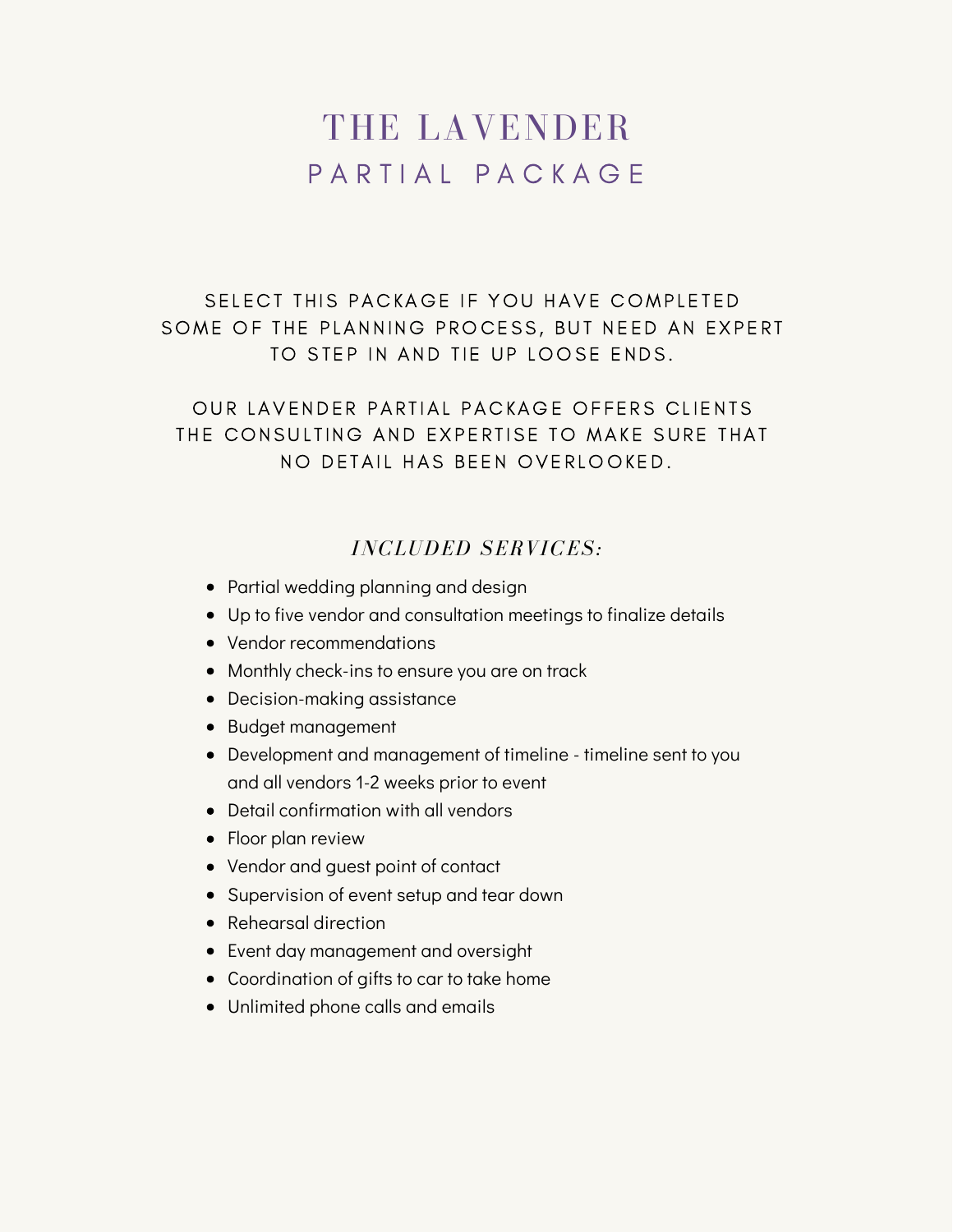## THE HONEY WE D D I N G M A N A G E M E N T P A C K A G E

SELECT THIS PACKAGE IF YOU HAVE EVERYTHING PLANNED, BUT NEED HELP FINALIZING THE DETAILS.

WITH OUR HONEY MONTH-OF-COORDINATION PACKAGE, YOU WILL RECEIVE CONSULTING SERVICES THREE WEEKS PRIOR TO THE EVENT.

YOU WILL ALSO HAVE AN EXPERT ONSITE FOR YOUR EVENT TO ENSURE EVERYTHING GOES ACCORDING TO PLAN.

#### *INCLUDED SERVICES:*

- One consultation meeting to finalize details
- Development and management of event timeline timeline sent to you and all vendors 1-2 weeks prior to event
- Detail confirmation with all vendors
- Floor plan review
- Vendor and guest point of contact
- Supervision of event setup and tear down
- Rehearsal direction
- Event day management and oversight
- Coordination of gifts to car to take home
- Unlimited phone calls and emails